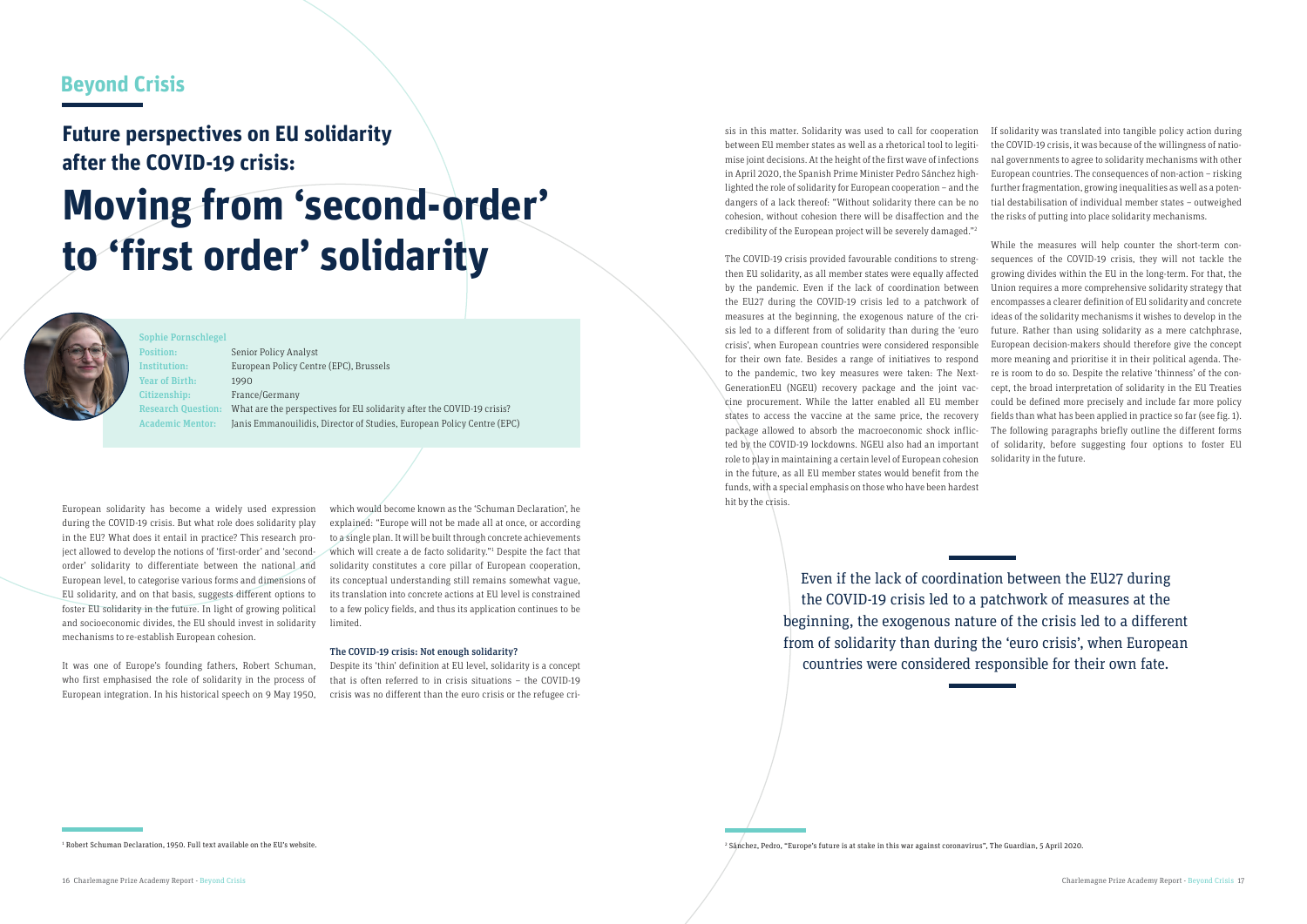

#### EU solidarity remains 'second order' after national solidarity

Even if solidarity is mentioned in the EU Treaties in three aspects: as a value, a principle and a clause. However, it remains a rather vague concept in practice. Besides the EU Solidarity Fund, no other EU programme explicitly mentions solidarity. This is because EU solidarity remains 'secondorder', while national solidarity is 'first-order' (fig. 2). In other words, the quality of solidarity-based relationships between European countries and between European citizens is poorer than at the national level. This is closely linked to the nature of the EU as a 'sui generis' polity. Traditionally, nation-states are close-knit political communities that have grown from a shared sense of belonging and purpose of their 'people', the citizens.3 In the EU, there is greater diversity, and the grounds on which solidarity relies are different from the national level: they are more transactional in nature. For now, EU solidarity relies on the 'enlightened self-interest' of national governments, which have understood that it is in their own interest to

> On the other hand, interpersonal solidarity among EU citizens is less developed. For instance, there are no European

work together to tackle common challenges. However, there is still little understanding in net-contributor countries that EU solidarity could also create win-win situations for both poorer and richer member states. Currently, net-contributor countries tend to believe that more established solidarity mechanisms are against their national interests when the contrary could be the case in the long-term.

|  |                                                                | <b>Forms</b>                                            | <b>Explanation</b>                                         | <b>Examples</b>                                                                    | <b>Duration</b>                                      | <b>Sources</b><br>of legitimacy                                                         |
|--|----------------------------------------------------------------|---------------------------------------------------------|------------------------------------------------------------|------------------------------------------------------------------------------------|------------------------------------------------------|-----------------------------------------------------------------------------------------|
|  | <b>First-order</b><br>solidarity<br>$=$ National<br>solidarity | Institutionalised                                       | <b>Between the</b><br>state and citizens                   | Redistributive<br>mechanisms of<br>the welfare state<br>(e.g. healthcare)          | Permanent                                            | National identity,<br>historical social<br>ties                                         |
|  |                                                                | In civil society<br>settings                            | <b>Between citizens</b><br>within the<br>national borders  | Labour<br>movements                                                                | Ad hoc                                               | Social ties<br>between citizens                                                         |
|  | Second-order<br>solidarity<br>$=$ EU<br>solidarity             | Interstate                                              | <b>Between EU</b><br>member states                         | Assistance and<br>mutual help in<br>cases of terrorist<br>attacks                  | Ad hoc                                               | Transnational<br>reciprocity.<br>enlightened<br>self-interest of<br>EU member<br>states |
|  |                                                                | Interterritorial                                        | <b>Between EU</b><br>institutions and<br><b>EU</b> regions | Colvesion and<br>structural funds,<br>Common<br><b>Agrcultural Policy</b>          | Permanent                                            | Transnational<br>reciprocity.<br>enlightened<br>self-interest of EU<br>member states    |
|  |                                                                | Interpersonal                                           | <b>Between EU</b><br>citizens across<br>national borders   | Direct funding<br>from the EU to<br>citizens or EU<br>taxes for mobile<br>citizens | Not yet<br>developed, but<br>preferably<br>permanent | Social ties<br>between EU<br>citizens, joint<br>forward-looking<br>objectives           |
|  |                                                                | Overview of the different forms of solidarity in the EU |                                                            |                                                                                    |                                                      |                                                                                         |

This transactional understanding of solidarity is reflected in the form of solidarity that is most developed at Union level: interstate solidarity between EU member states. For instance, most countries have accepted that it is in their own best interest to enter into solidarity-based relations when facing natural or man-made disasters. In the cases of terrorist attacks, they choose to support each other. In fiscal and economic policy, member states have agreed to enter into solidarity-based relationships. The decision over the COVID-19 recovery package emerged from most member states' recognition that they would all be

3 Ferrera, Maurizio and Carlo Burelli (2019), "Cross-national solidarity and political sustainability in the EU after the crisis", Journal of Common Market Studies, Volume 57, Number 1, pp. 94-110.

better off with an extensive EU recovery package than if they went their own paths. This form of interstate solidarity is relatively well-developed at the EU level, but it should be extended further to include new policy fields or to enhance existing

mechanisms.

solidarity mechanisms that can compare to the ones existing in national welfare states. While some EU policies could be considered 'redistributive', such as cohesion and structural funds, these programmes are not framed as solidarity mechanisms. Instead, they are viewed as compensation schemes for potential losses created by the single market, thus focusing on the economic aspects of European integration. This framing is due to the perception that the EU's legitimacy in creating a

Current forms and dimensions of EU solidarity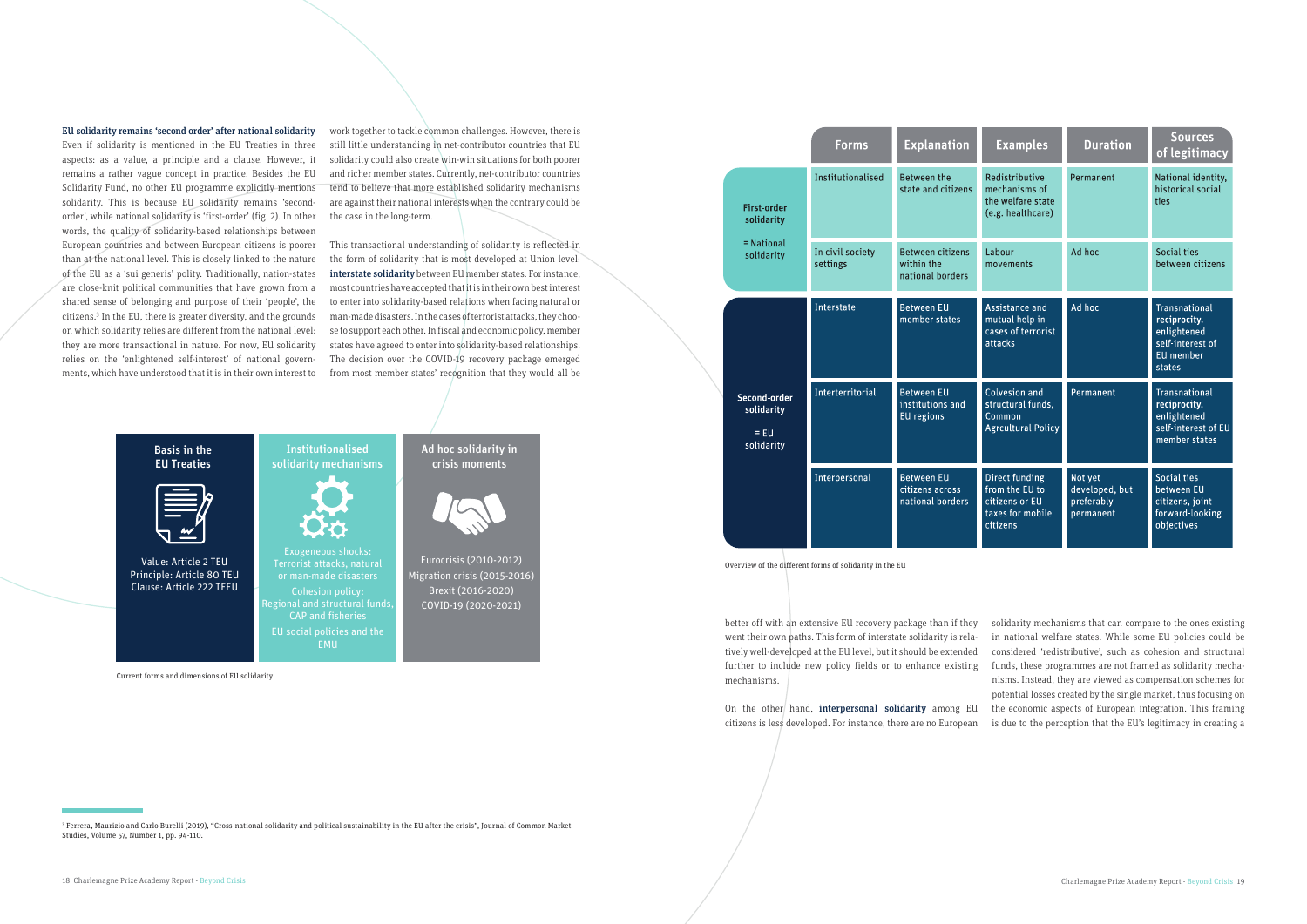4 Goecke, Henry and Michael Hüther (2016), "Regional Convergence in Europe", Intereconomics, Volume 51, Number 3, p.166.

There has been no economic convergence in the eurozone in the past ten years; the inequalities between European regions remain, as do the income gaps between European countries, which create vastly different living conditions across the EU.

single market is stronger than in the field of solidarity – and showcases how controversial EU solidarity still is. At the same time, there are weak social ties between EU citizens across borders, which would allow for interpersonal solidarity to grow.

While the EU should not replicate national solidarity mechanisms, the imbalance between interstate and interpersonal solidarity does not reflect the EU's nature as a "Union of states and citizens", which mixes intergovernmental and supranational modes of action. Reflecting these two sources of political legitimacy, both forms of solidarity should be present in the EU: solidarity between member states and solidarity between citizens.

If the EU decides to take the necessary steps to establish more ambitious solidarity mechanisms, in particular those initiatives directed at supporting citizens rather than national governments, several elements will be relevant in the process. First, decision-makers should consider the subsidiarity principle, assessing at which level of decision-making the solidarity mechanisms should be implemented. This will be necessary so that the new mechanisms stand on solid grounds in terms of legitimacy. In addition, the distribution of competences for those new solidarity mechanisms is also a question that should be thoroughly debated. Finally, the current EU budgetary rules would potentially have to be changed to enable more ambitious solidarity mechanisms to be established at EU level. The process of establishing a more comprehensive solidarity agenda is likely to entail lengthy debates but should nevertheless not be avoided by European decision-makers, as solidarity is a fundamental aspect of the future stability and cohesion of the EU.

While there is no straightforward answer to those questions, there are different directions in which the EU could move. While for the purpose of clarity, the following options are separated from one another, in practice, elements from each option could be mixed and further developed, depending on decision-makers' and citizens' preferences. As the COVID-19 crisis has shown, solidarity is not a fixed concept; it can arise and abate in particular moments. Depending on the political context, one or the other option might become more relevant in the future.

More EU solidarity will be necessary at the Union level to counter the growing divides within Europe – not only when political circumstances force member states to enter into solidaritybased relationships. There has been no economic convergence in the eurozone in the past ten years; the inequalities between European regions remain, as do the income gaps between European countries, which create vastly different living conditions across the EU. 4 And those divides are not only visible in socioeconomic terms – the political divides have also increased over the past years, hindering the Union's capacity to act. Finally, EU solidarity has become even more relevant when the social ties at the national level are increasingly contested, and national solidarity mechanisms are not as solid and comprehensive as they were in the past.

#### Future options for EU solidarity

Option 0: Reducing EU solidarity Option 1: Maintaining the status quo Option 2: Developing interstate solidarity Option 3: Developing interpersonal solidarity

There are several questions for the EU to consider if it wishes to foster more solidarity. Which kind of solidarity should be developed? What are actionable policies that solidarity could be translated into? Which political and legal basis is there to develop EU solidarity?

Option 0 proposes no further development of EU solidarity and, potentially, the dismantling of existing solidarity mechanisms at the Union level. The objective would be to reduce the EU's competences in every policy field that would be considered solidarity-based, out of the belief that the Union is not the right framework for solidarity to be developed. This is, for instance, the view of nationalists, who believe that the EU lacks the features available within the Nation-State (such as a common identity, a shared sense of belonging, etc.) and as a result the common ground for solidarity is missing at Union level. This could also be the view of progressives who believe that the EU would undermine national solidarity mechanisms through its 'neoliberal' outlook and therefore prefer to protect national solidarity from a potential 'race to the bottom'. In any case, both permanent and ad hoc solidarity mechanisms would be rejected. However, this option allows for two further positions towards national solidarity: advocates of 'option 0' could either want to further develop or reduce national solidarity, depending on their political leanings. All of them are likely to support intergovernmentalism and reject further integration steps at Union level. The more radical defenders of such a position would even try to undo existing solidarity mechanisms at EU level – thus pushing for EU disintegration. In the long run, such a position is likely to lead to further fragmentation in the Union, as each member state would have to individually decide whether they invest in solidarity mechanisms or not. This option has several limitations and downsides. As Brexit has shown in a spectacular way, it is incredibly difficult to undo EU integration. Deconstructing European solidarity mechanisms would also create potential spill-over effects that could prove to be much costlier than assumed. For instance, 'opting out' of the NGEU recovery package would also affect the EU budget and the European semester. In addition, such a scenario would reduce EU member states' ability to manage interdependencies, and therefore inevitably diminish the Union's overall resilience when facing global challenges.

Option 1 proposes keeping the status quo after the COVID-19 crisis. This approach considers that the solidarity mechanisms implemented until now should be retained, but not further developed. Advocates of 'option 1' are defenders of the status quo: whatever has been decided until now is sufficient to respond to the crises and to ensure cohesion in the EU. For example, they would agree with European measures taken during the COVID-19 crisis to respond to the challenges the EU is facing but favour a return to 'business as usual' as soon as possible – including, for instance, a return to a stricter interpretation of the Stability and Growth Pact rules. They would also prefer to keep the NGEU recovery package as a temporary instrument rather than support its more permanent implementation. The reluctance to further develop solidarity mechanisms at EU level is likely to follow a similar rationale or reasoning as the one outlined in Option 0 – in particular, that the EU lacks the legitimacy to develop a more ambitious solidarity agenda. However, this option is also likely to be advocated by realists, who consider that the current political landscape does not allow for further solidarity in the EU, and as a result, there is no window of opportunity to push for such an agenda. In this option, interstate solidarity between national governments is supported in its current transactional and reciprocal form, but should not be further developed, that is, by enhancing existing solidarity mechanisms or by including new policy areas. Interpersonal solidarity mechanisms are not supported at all. In the long-term, this could lead to a further erosion of cohesion and potential disintegration of the EU, as the preservation of the status quo might not be sufficient to fight centrifugal forces. The consequences could therefore be similar to the ones outlined in Option 0, even if the erosion process were slower.

While options 0 and 1 would retain EU solidarity 'second-order', options 2 and 3 would allow for EU solidarity to take a more prominent role, ultimately making EU solidarity 'first order'